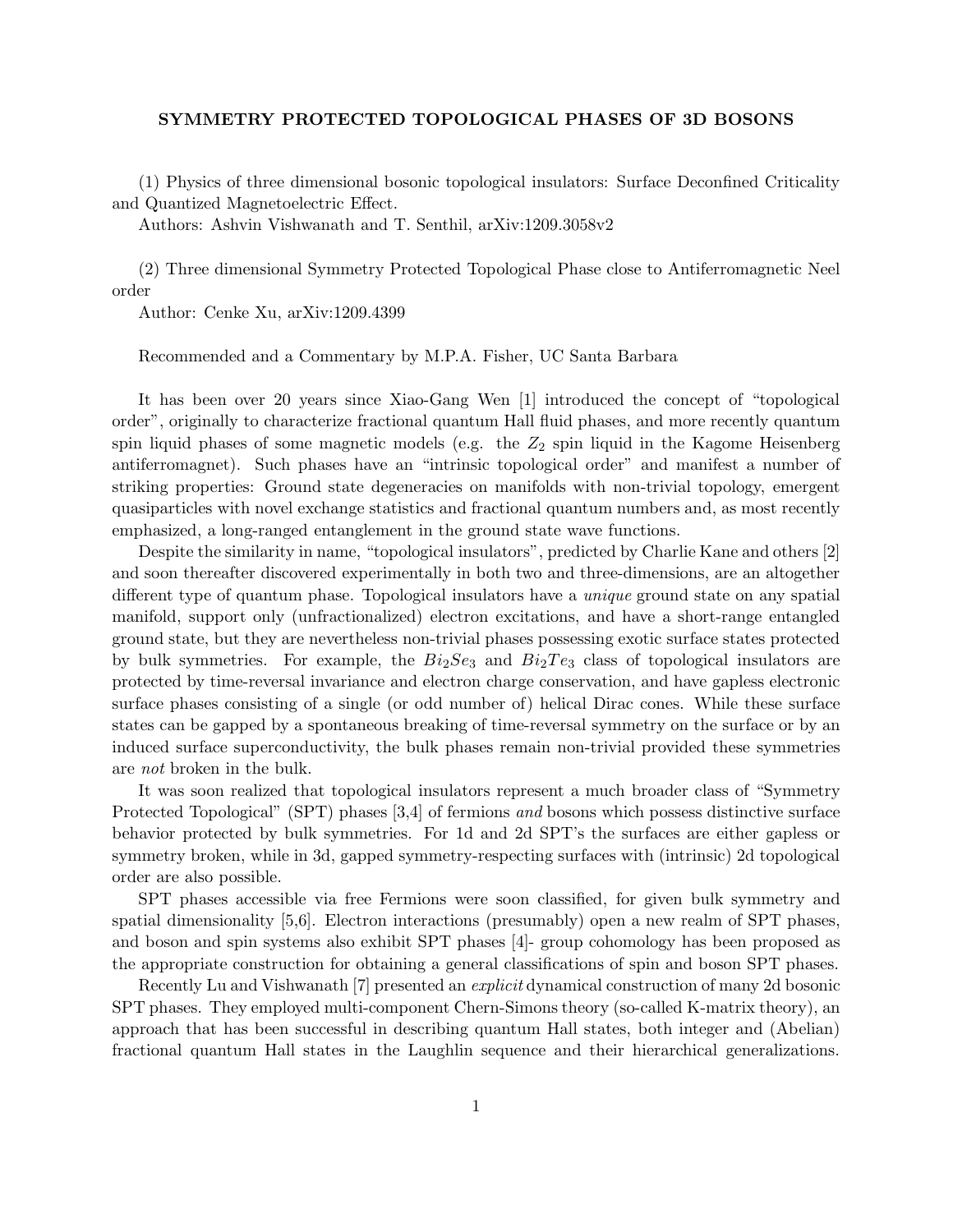Lu and Vishwanath introduced various global symmetries (such as time-reversal) into the multicomponent Chern-Simons approach, and specialized to the case with  $\det K = 1$  to rule out phases with intrinsic topological order (such as FQHE states). In this way, Lu and Vishwanath were able to access many 2d SPT phases with trivial bulk properties, protected by a given symmetry. As expected, these 2d SPT phases possess gapless or symmetry broken edge states.

While group cohomology classification indicates the existence of new SPT's in 3d, for bosons as well as interacting fermions, constructing explicit field theory representations for each 3d SPT, analogous to Chern-Simons theory for 2d SPT phases, remains a significant challenge.

In an important recent advance, paper (1) above, Vishwanath and Senthil (VS) initiated an attack on 3d bosonic SPT's using a "dimensionality-bootstrap" approach. When time reversal invariance is broken on the surface of an electron topological insulator, the 2d surface Dirac cone can be gapped out giving a state with half-integer quantum Hall conductivity,  $\sigma_{xy} = \pm 1/2$ . If time reversal is broken with opposite signs on two halves of the surface, a 1d chiral fermion (i.e. IQHE edge state) lives on the 1d boundary between the two time reversed domains. The Chalker-Coddington network model, introduced originally to describe the 2d integer quantum Hall plateau transition between states with  $\sigma_{xy} = 0$  and  $\sigma_{xy} = 1$ , consists of a network of 1d chiral fermions which are placed to form an array of "wires" with alternating chirality. Fine tuning the inter-wire electron tunneling (to obtain an extra symmetry, time-reversal plus a translation), allows access of the gapless 2d Dirac cone.

VS have employed such a "dimensionality-bootstrap" to access the surface of some 3d bosonic SPT's. VS realized that the bosonic analog of the time-reversal broken surface state of the electron topological insulator, is a state with Hall conductivity  $\sigma_{xy} = 1$ . Domain walls between two opposite time-reversal broken regions of the surface, are taken to be the edge states of a 2d bosonic IQHE phase with  $\sigma_{xy} = 2$ . These edge states serve as the building block of a network model for the 2d surface of the putative 3d bosonic SPT phase (the analog of the Chalker-Coddington network model for the electron topological insulator surface). VS argue that their network model maps to a field theory which can describe a strongly interacting critical state of bosons (similar to a "deconfined quantum point" of a 2d magnet [8]). Analyzing this field theory enables VS to establish that the 2d surface is either gapless, symmetry broken, or possesses intrinsic topological order. A trivial symmetry respecting surface is not possible, thereby supporting VS's claim that they have constructed the surface of a non-trivial 3d bosonic SPT.

In addition to their dimensionality-bootstrap, VS propose several bulk approaches to access 3d bosonic SPT's, including non-linear sigma models (NLSM) with topological θ− terms and B-F theory, although the precise connection between the bulk theories and the surface descriptions have yet to be elucidated. In other nice work, paper (2) above, Cenke Xu has proposed a bulk field theory description of a new 3d bosonic SPT phase of an  $SU(2N)$  antiferromagnetic spin system by employing a NLSM with  $\theta = 2\pi$ .

It seems likely that these two new papers are only touching the tip of an iceberg in the field of 3d bosonic SPT's. And 3d interacting fermonic SPT's might be even more challenging. Progress will probably require simple model Hamiltonians which can be attacked numerically. (It is unclear whether it is possible to access 3d bosonic SPT's with sign-problem-free Hamiltonians.) It (almost!) goes without saying that such models can perhaps be engineered in cold atom systems, but one might hope that some 3d quantum magnets might exhibit SPT phases. In the realm of 3d bosonic SPT's, there is clearly much work to be done, both theoretically, (possibly) numerically, and,